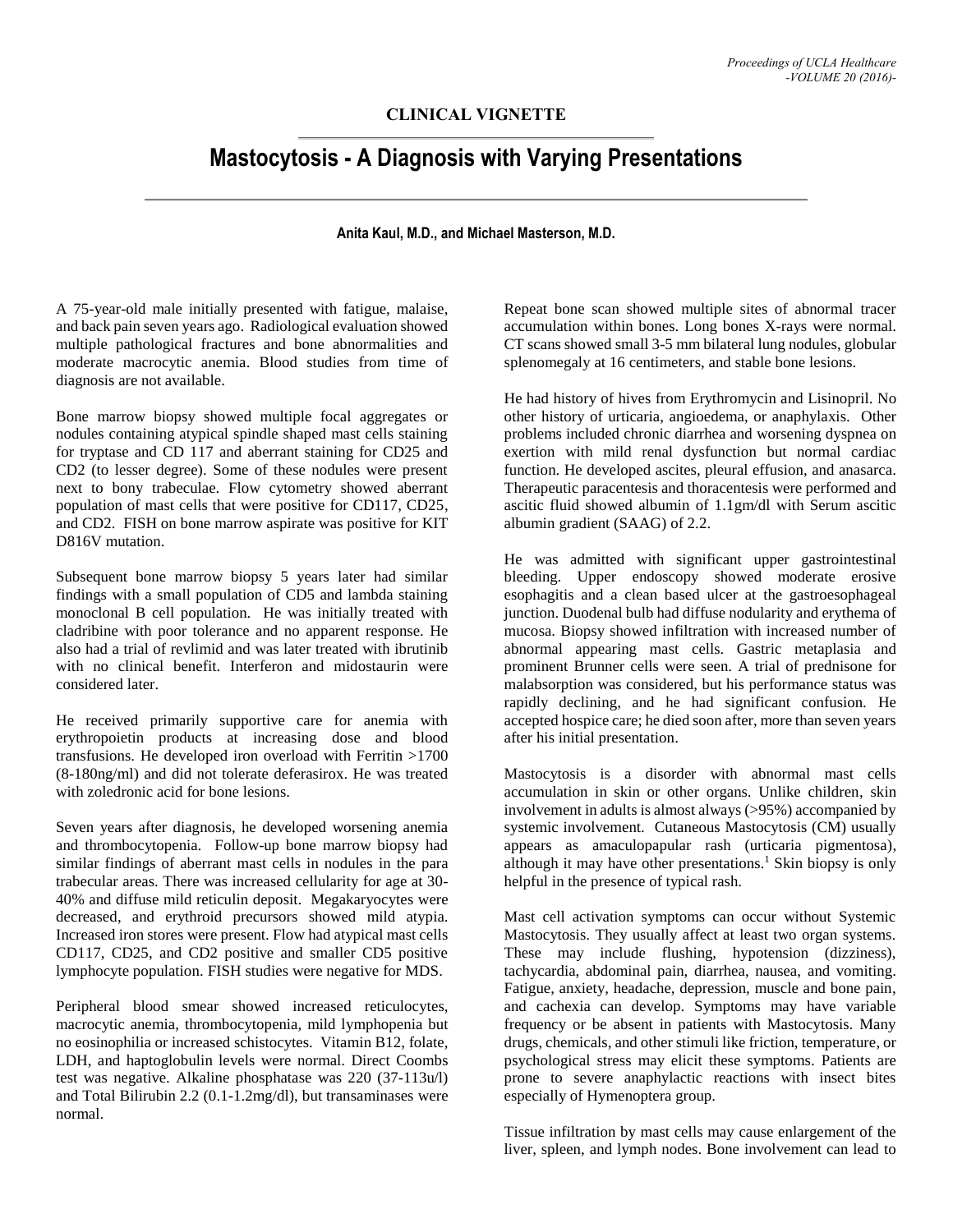osteoporosis, lytic, and sclerotic bone lesions, as well as pathological fractures and pain. Gastrointestinal tract involvement can lead to malabsorption.

Systemic Mastocytosis (SM) is diagnosed when a major criterion is accompanied by at least one minor criterion or three minor criteria are met without major criteria.<sup>1</sup> The major criterion is a bone marrow biopsy and or biopsy other non-skin organs showing multiple aggregates containing more than 15 mast cells. There are four possible minor criteria:

- 1) Elevated serum tryptase level of more than 20 ng/ml at baseline. (This is not valid if there is an associated clonal hematological non mast disease.)
- 2) Detection of a KIT D816V mutation in bone marrow, blood or organ other than skin.
- 3) Presence of at least 25% mast cells in a bone marrow biopsy, aspirate, or biopsy of extra cutaneous organs with atypical immature morphology.
- 4) Mast cells in bone marrow, extra cutaneous organs, or blood showing aberrant expression of CD25 or CD2 or both (along with normal expression of CD117 and tryptase).

Mast cells in bone marrow (and other organs) in SM have spindle or fusiform shape with cytoplasmic projections and eccentric oval nuclei with high nucleus to cytoplasm ratio. The nucleus appears immature (multi lobate). Cytoplasm may be hypo granular or with focal granule accumulation and granule fusion.<sup>2</sup> Para trabecular and perivascular localization of mast cells clusters are common, especially with thickened bony trabeculae. The burden of mast cells in the bone marrow does not always correlate with disease status.

Typically, these mast cells have positive staining CD117 (KIT), tryptase along with CD 25 and CD2 (usually weaker).<sup>3</sup> Expression of CD25 and CD2 is not present in normal mast cells. Similarly, on flow CD25 or CD2 co-expression with CD117 also meets minor criteria.

Mast cells express stem cell Factor (SCF) also called KIT ligand (CD117). Many of molecular defects associated with mastocytosis involve gain of function mutation in KIT, so they are activated independent of SCF.<sup>4</sup> Greater than 95% patients with SM have exon KIT mutation D816V. PCR detection of D816V is the most sensitive and is identified in bone marrow of 90% of patients with SM.<sup>4</sup> This test can identify the mutation in blood of up to 40% of patients with SM.5,6 This activation mutation causes base substitution leading to codon 816 change. Some patients may have other KIT mutations and that only can be identified by whole cell sequencing methods, which are not routinely performed.<sup>4</sup> In patients with SM associated other hematological neoplasms, additional molecular or cytogenetic abnormalities may be present.

Histological evaluation of other organs is usually not recommended as gastrointestinal biopsies can show abundant mast cells in absence of SM. Expression of CD25 with CD117 on mast cells in these biopsies can be helpful although they may stain negative for tryptase.<sup>7</sup>

Systemic Mastocytosis is further divided into five subtypes.<sup>1,8</sup>

- 1) Indolent Systemic Mastocytosis (ISM) stable or progressing slowly. Although a subtype Smoldering Systemic Mastocytosis (SSM) has higher mast cell burden in bone marrow (>30%) and organs (liver, spleen, lymph nodes) and higher tryptase level (>200 ng/ml) without overt evidence of organ dysfunction.
- 2) Aggressive Systemic Mastocytosis (ASS) have organ dysfunction due to aggressive tissue infiltration by mast cells (bone marrow, liver, spleen, bones, and GI tract).
- 3) Systemic Mastocytosis with associated hematological non mast cell lineage disorder (SM-AHNMD). These may be myeloproliferative, myelodysplastic, or lymphoproliferative.
- 4) Mast cell Leukemia (MCL) This rare entity has >10% immature mast cells in peripheral blood or >20% Immature mast cells in bone marrow smears in non-specular areas.
- 5) Solid Mast cell tumor are rare and present as Mast cell Sarcoma or extra cutaneous mastocytoma.

Prostaglandins (PGD2 in particular), histamine, and other cytokines are thought to be responsible for many symptoms from mast cell activation, including duodenal ulcer as well as neuropsychiatric symptoms.9,10 Bone effects are attributed to a multitude of mast cell mediators including TNF, IL6, TGF beta, heparin, histamine, and tryptase.<sup>11</sup>

Others symptoms are caused by organ infiltration, damage, and dysfunction. Patients may have concomitant allergic, bone marrow, or other diseases, confusing the diagnosis. There may also be increased reactive mastocytes in conditions other than SM.

Advanced SM carries a poor prognosis and has no curative treatment. Treatment can be directed towards chemical meditators of symptoms $12$  including epinephrine at higher dosage, if needed, and anaphylaxis as well as trigger avoidance. Histamine 1 and histamine 2 receptor blockers and prednisone are used, along with leukotriene antagonists prior to procedures. Mast cell stabilizers (cromolyn sodium) are used for some refractory mediator symptoms of the GI tract. Aspirin may help flushing, if tolerated. Omalizumab (anti IgE) has been used to decrease anaphylaxis frequency.

Cytoreductive therapies to decrease mast cell population and organ dysfunction has limited success. Interferon alpha and cladribine and other Tyrosine Kinase inhibitors (TKI) have been tried. Imatinib is only effective in <5% of patients who do not have usual KIT D816V mutation. Many other TKI also have not been ineffective for Mastocytosis for the same reason.<sup>13,14</sup>

Midostaurin (TKI) has been significantly more successful in recent trials against multiple subtypes of Mastocytosis.<sup>15</sup> Trials are ongoing to use it in combination with other modalities including with myeloablative therapy and stem cell transplant.

Other treatments may be directed towards associated hematological non mast cell disorders in patients with SM-